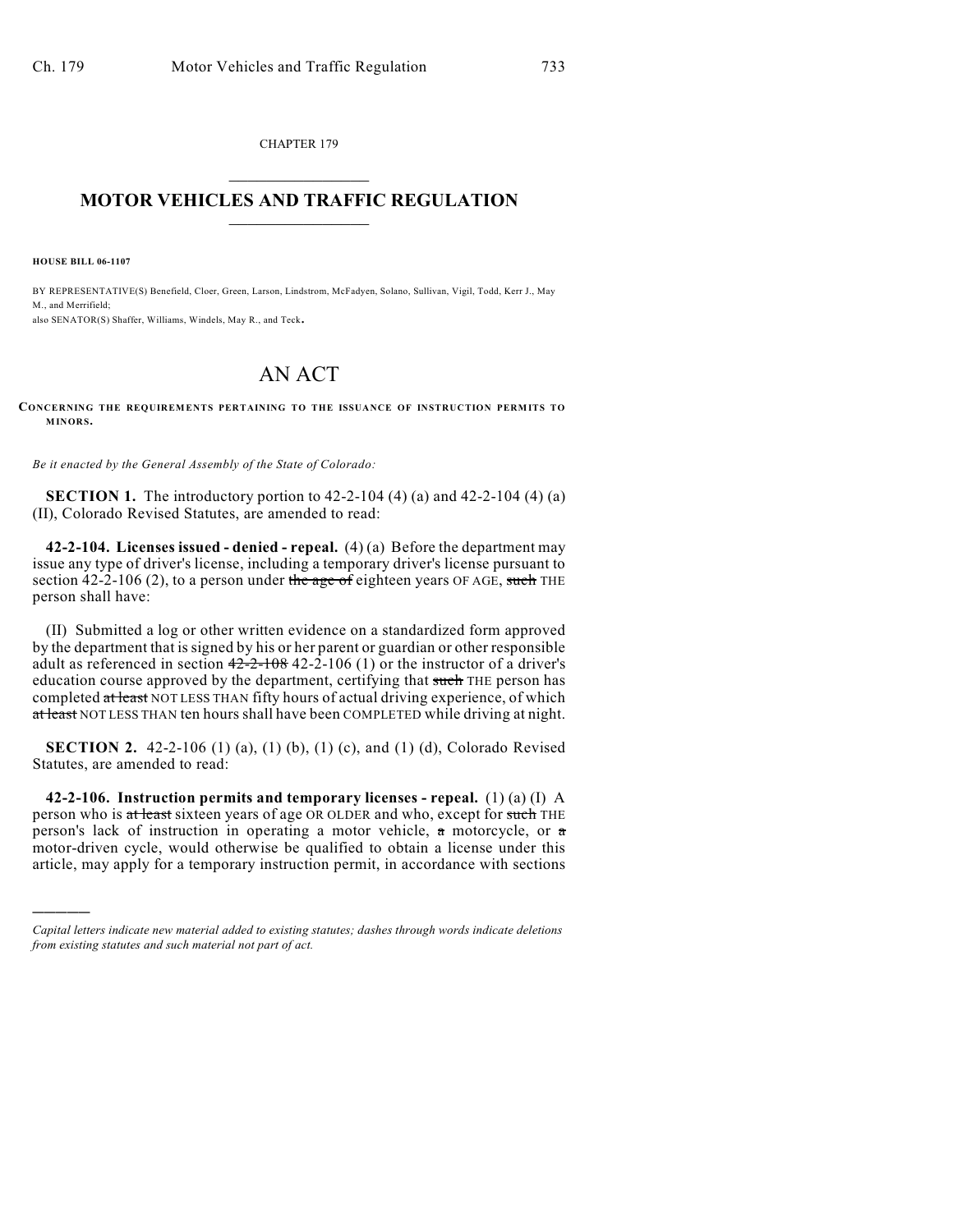42-2-107 and 42-2-108. The department shall issue such A permit entitling the AN applicant, WHO IS SIXTEEN YEARS OF AGE OR OLDER BUT UNDER EIGHTEEN YEARS OF AGE, while having such THE permit in such THE applicant's immediate possession, to drive a motor vehicle,  $\alpha$  motorcycle, or  $\alpha$  motor-driven cycle upon the highways when accompanied by a licensed driver, twenty-one years of age or over THE PARENT, STEPPARENT, GRANDPARENT WITH POWER OF ATTORNEY, OR GUARDIAN OR FOSTER PARENT, WHO SIGNED THE AFFIDAVIT OF LIABILITY PURSUANT TO SECTION 42-2-108 (1) (a), WHO HOLDS A VALID COLORADO DRIVER'S LICENSE, AND who is actually occupying OCCUPIES the front seat in close proximity to the driver, or in the case of a motorcycle or  $\pi$  motor-driven cycle, under the immediate proximate supervision of a licensed driver, WHO HOLDS A VALID COLORADO DRIVER'S LICENSE AND IS twenty-one years of age or over OLDER, authorized under this article to drive a motorcycle or a motor-driven cycle. IN ADDITION, THE PARENT, STEPPARENT, GRANDPARENT WITH POWER OF ATTORNEY, OR GUARDIAN OR FOSTER PARENT, WHO IS AUTHORIZED PURSUANT TO THIS SECTION TO SUPERVISE THE MINOR DRIVER WHILE THE MINOR IS DRIVING, MAY ALLOW THE MINOR, WHILE HAVING THE PERMIT IN THE APPLICANT'S IMMEDIATE POSSESSION, TO DRIVE WITH AN INDIVIDUAL WHO HOLDS A VALID DRIVER'S LICENSE AND IS TWENTY-ONE YEARS OF AGE OR OLDER FOR ADDITIONAL DRIVING EXPERIENCE, BUT SUCH ADDITIONAL DRIVING EXPERIENCE SHALL NOT COUNT TOWARD THE REQUIREMENT ESTABLISHED IN SECTION 42-2-104. Such THE permit shall expire three years after issuance. THE DEPARTMENT SHALL ISSUE A PERMIT ENTITLING THE APPLICANT, WHO IS EIGHTEEN YEARS OF AGE OR OLDER, WHILE HAVING THE PERMIT IN THE APPLICANT'S IMMEDIATE POSSESSION, TO DRIVE A MOTOR VEHICLE, MOTORCYCLE, OR MOTOR-DRIVEN CYCLE UPON THE HIGHWAYS WHEN ACCOMPANIED BY A DRIVER, WHO HOLDS A VALID COLORADO DRIVER'S LICENSE AND IS TWENTY-ONE YEARS OF AGE OR OLDER, WHO OCCUPIES THE FRONT SEAT OF THE MOTOR VEHICLE, OR IF THE VEHICLE IS A MOTORCYCLE OR MOTOR-DRIVEN CYCLE, UNDER THE IMMEDIATE PROXIMATE SUPERVISION OF A DRIVER, WHO IS AUTHORIZED UNDER THIS ARTICLE TO DRIVE A MOTORCYCLE OR MOTOR-DRIVEN CYCLE. THE PERMIT SHALL EXPIRE THREE YEARS AFTER ISSUANCE.

(II) IF THE PARENT, STEPPARENT, GRANDPARENT WITH POWER OF ATTORNEY, OR GUARDIAN OR FOSTER PARENT, WHO SIGNED THE AFFIDAVIT OF LIABILITY PURSUANT TO SECTION 42-2-108 (1) (a), DOES NOT HOLD A VALID COLORADO DRIVER'S LICENSE, THE PARENT, STEPPARENT, GRANDPARENT WITH POWER OF ATTORNEY, OR GUARDIAN OR FOSTER PARENT MAY APPOINT AN ALTERNATE PERMIT SUPERVISOR. AN ALTERNATE PERMIT SUPERVISOR SHALL HOLD A VALID COLORADO DRIVER'S LICENSE AND BE TWENTY-ONE YEARS OF AGE OR OLDER, OR IF THE VEHICLE IS A MOTORCYCLE OR MOTOR-DRIVEN CYCLE, IS AUTHORIZED UNDER THIS ARTICLE TO DRIVE A MOTORCYCLE OR MOTOR-DRIVE CYCLE. A MINOR WHO IS ISSUED A PERMIT UNDER THIS PARAGRAPH (a) MAY DRIVE A MOTOR VEHICLE, INCLUDING A MOTORCYCLE OR MOTOR-DRIVEN CYCLE, UNDER THE SUPERVISION OF THE ALTERNATE PERMIT SUPERVISOR IF THE MINOR HAS THE PERMIT IN THE MINOR'S IMMEDIATE POSSESSION AND THE ALTERNATE PERMIT SUPERVISOR OCCUPIES THE FRONT SEAT OF THE MOTOR VEHICLE, OR IF THE VEHICLE IS A MOTORCYCLE OR MOTOR-DRIVEN CYCLE, IS IN CLOSE PROXIMITY TO THE DRIVER.

(III) IF THE PARENT, STEPPARENT, GRANDPARENT WITH POWER OF ATTORNEY, OR GUARDIAN OR FOSTER PARENT, WHO SIGNED THE AFFIDAVIT OF LIABILITY PURSUANT TO SECTION 42-2-108 (1) (a), DOES NOT HOLD A VALID COLORADO DRIVER'S LICENSE, BUT HOLDS A VALID DRIVER'S LICENSE FROM ANOTHER STATE AND IS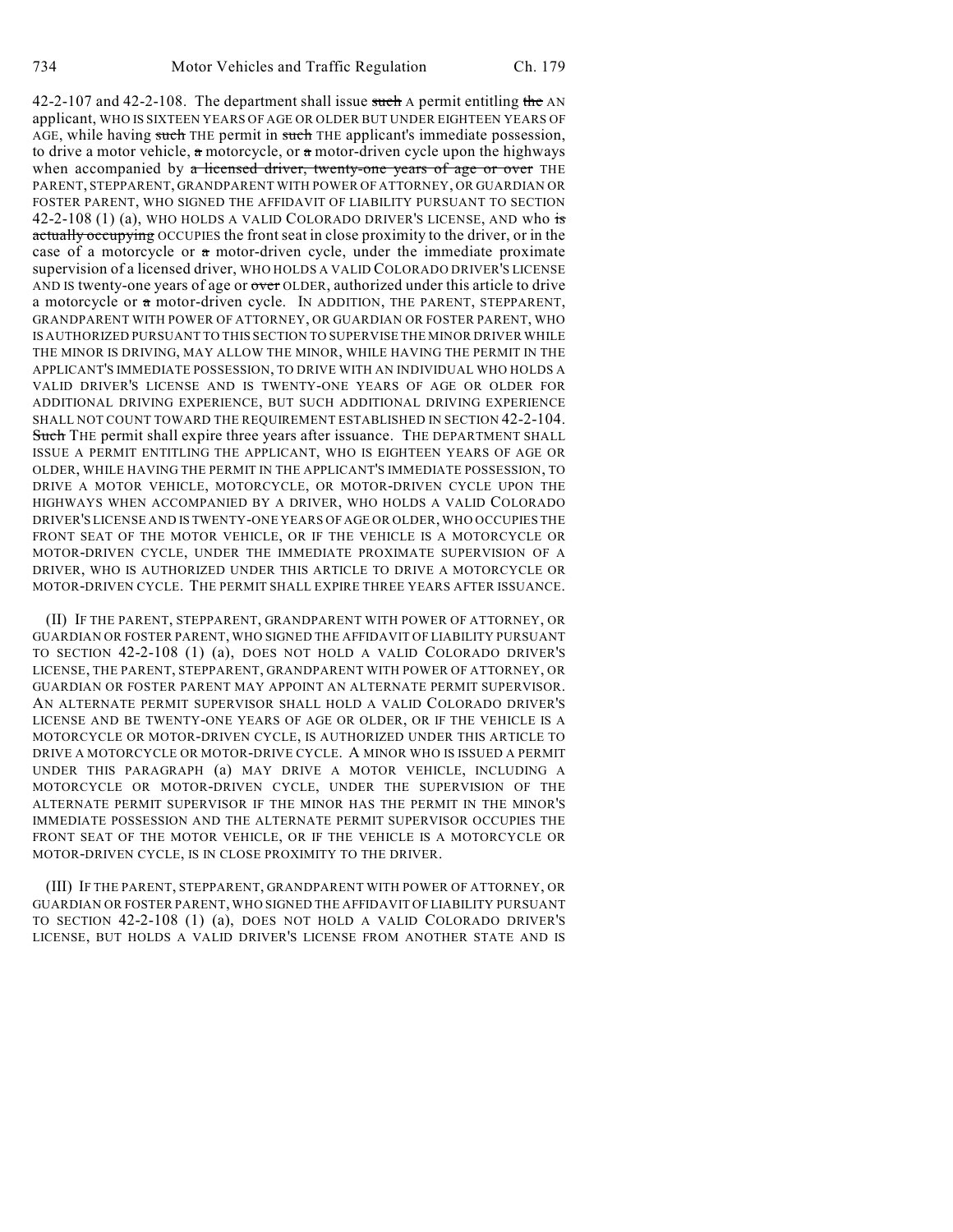AUTHORIZED TO DRIVE A MOTOR VEHICLE, MOTORCYCLE, OR MOTOR-DRIVEN CYCLE, AND HAS PROPER MILITARY IDENTIFICATION, THEN THE APPLICANT, WHILE HAVING THE PERMIT IN THE APPLICANT'S IMMEDIATE POSSESSION, SHALL BE AUTHORIZED TO DRIVE A MOTOR VEHICLE, INCLUDING A MOTORCYCLE OR MOTOR-DRIVEN CYCLE, UNDER THE SUPERVISION OF THE PARENT, STEPPARENT, GRANDPARENT WITH POWER OF ATTORNEY, OR GUARDIAN OR FOSTER PARENT, WHO COSIGNED THE APPLICATION FOR THE MINOR'S INSTRUCTION PERMIT, IF THE PARENT, STEPPARENT, GRANDPARENT WITH POWER OF ATTORNEY, OR GUARDIAN OR FOSTER PARENT OCCUPIES THE FRONT SEAT OF THE MOTOR VEHICLE, OR IF THE VEHICLE IS A MOTORCYCLE OR MOTOR-DRIVEN CYCLE, IS IN CLOSE PROXIMITY TO THE DRIVER WHILE THE MINOR IS DRIVING.

(b) (I)  $\overrightarrow{Any}$  A minor of the age of WHO IS fifteen years who OF AGE OR OLDER AND is enrolled, ATTENDING, AND PARTICIPATING in a driver education course THAT INCLUDES A MINIMUM OF SIX HOURS OF DRIVING-BEHIND-THE-WHEEL INSTRUCTION WITH A CERTIFIED DRIVER EDUCATION INSTRUCTOR AND IS approved by the department may apply for a minor's instruction permit, pursuant to sections 42-2-107 and 42-2-108. Upon presentation of a written or printed statement signed by the parent, stepparent, grandparent with power of attorney, or guardian OR FOSTER PARENT and the instructor of the driver education course that such THE minor is enrolled, ATTENDING, AND PARTICIPATING in an approved driver education course THAT INCLUDES A MINIMUM OF SIX HOURS OF DRIVING-BEHIND-THE-WHEEL INSTRUCTION WITH A CERTIFIED DRIVER EDUCATION INSTRUCTOR, the department shall issue such THE permit entitling the applicant, while having such THE permit in such THE applicant's immediate possession, to drive a motor vehicle, excluding INCLUDING a motorcycle or motor-driven cycle, under the supervision of the parent, stepparent, grandparent with power of attorney, or guardian OR FOSTER PARENT, who cosigned the application for the minor's instruction permit, if such THE parent, stepparent, grandparent with power of attorney, or guardian OR FOSTER PARENT holds a valid COLORADO driver's license Such AND OCCUPIES THE FRONT SEAT OF THE MOTOR VEHICLE, OR IF THE VEHICLE IS A MOTORCYCLE OR MOTOR-DRIVEN CYCLE, IS AUTHORIZED UNDER THIS ARTICLE TO DRIVE A MOTORCYCLE OR MOTOR-DRIVEN CYCLE AND IS IN CLOSE PROXIMITY TO THE DRIVER WHILE THE MINOR IS DRIVING. IN ADDITION, THE PARENT, STEPPARENT, GRANDPARENT WITH POWER OF ATTORNEY, OR GUARDIAN OR FOSTER PARENT, WHO IS AUTHORIZED PURSUANT TO THIS SECTION TO SUPERVISE THE MINOR DRIVER WHILE THE MINOR IS DRIVING, MAY ALLOW THE MINOR, WHILE HAVING THE PERMIT IN THE APPLICANT'S IMMEDIATE POSSESSION, TO DRIVE WITH AN INDIVIDUAL WHO HOLDS A VALID DRIVER'S LICENSE AND IS TWENTY-ONE YEARS OF AGE OR OLDER FOR ADDITIONAL DRIVING EXPERIENCE, BUT SUCH ADDITIONAL DRIVING EXPERIENCE SHALL NOT COUNT TOWARD THE REQUIREMENT ESTABLISHED IN SECTION 42-2-104. THE permit shall also entitle the applicant to drive a motor vehicle, including a motorcycle or motor-driven cycle which THAT is marked so as to indicate that it is a motor vehicle used for instruction and which THAT is properly equipped for such instruction upon the highways when accompanied by or under the supervision of an approved driver education instructor who holds a valid COLORADO driver's license. Driver education instructors giving instruction in motorcycle safety must SHALL have a valid motorcycle driver's license FROM COLORADO and must SHALL have successfully completed an instruction program in motorcycle safety approved by the department. Such THE permit shall expire three years after issuance.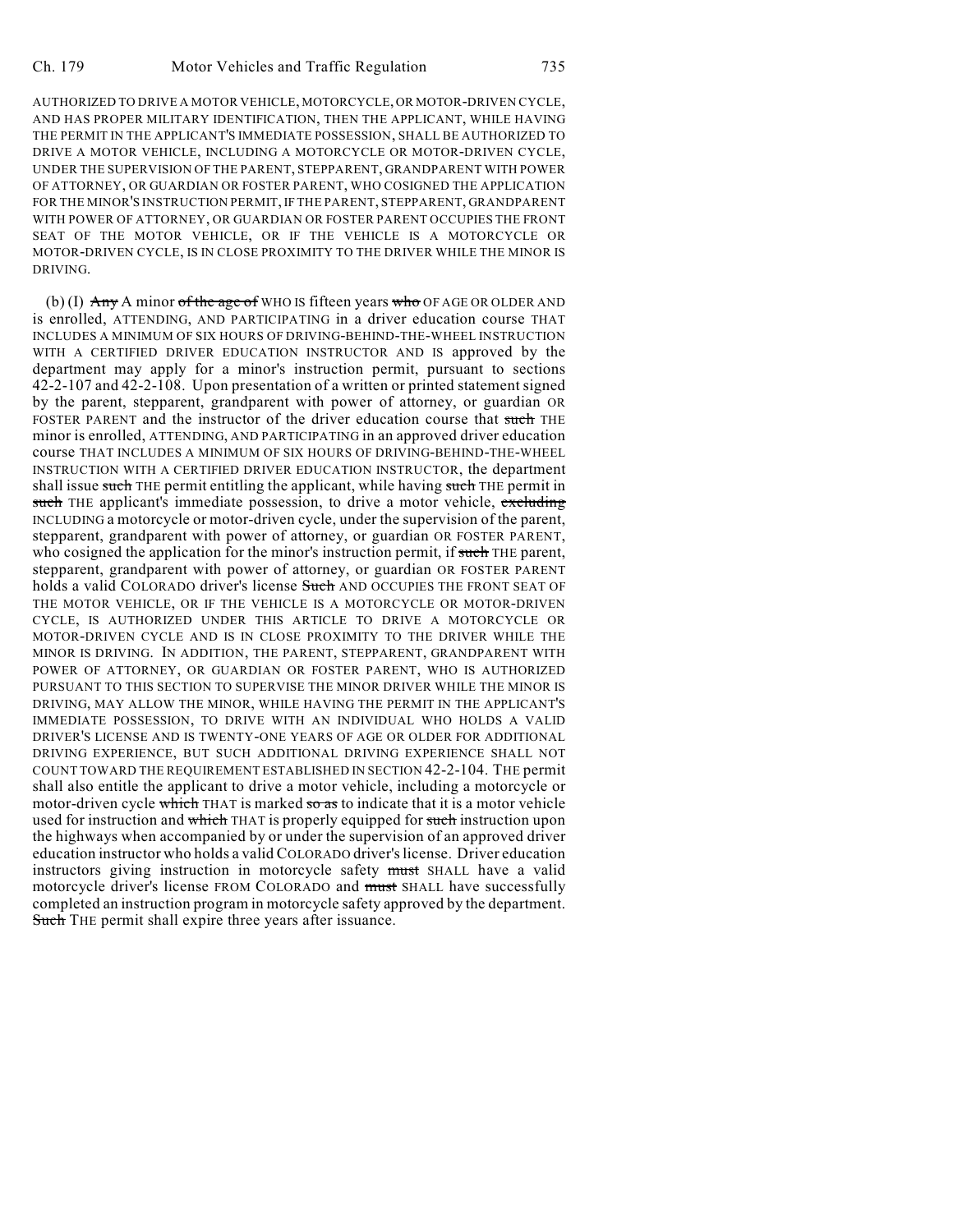(II) IF THE PARENT, STEPPARENT, GRANDPARENT WITH POWER OF ATTORNEY, OR GUARDIAN OR FOSTER PARENT, WHO SIGNED THE AFFIDAVIT OF LIABILITY PURSUANT TO SECTION 42-2-108 (1) (a), DOES NOT HOLD A VALID COLORADO DRIVER'S LICENSE, THE PARENT, STEPPARENT, GRANDPARENT WITH POWER OF ATTORNEY, OR GUARDIAN OR FOSTER PARENT MAY APPOINT AN ALTERNATE PERMIT SUPERVISOR. AN ALTERNATE PERMIT SUPERVISOR SHALL HOLD A VALID COLORADO DRIVER'S LICENSE AND BE TWENTY-ONE YEARS OF AGE OR OLDER, OR IF THE VEHICLE IS A MOTORCYCLE OR MOTOR-DRIVEN CYCLE, IS AUTHORIZED UNDER THIS ARTICLE TO DRIVE A MOTORCYCLE OR MOTOR-DRIVE CYCLE. A MINOR WHO IS ISSUED A PERMIT UNDER THIS PARAGRAPH (b) MAY DRIVE A MOTOR VEHICLE, INCLUDING A MOTORCYCLE OR MOTOR-DRIVEN CYCLE, UNDER THE SUPERVISION OF THE ALTERNATE PERMIT SUPERVISOR IF THE MINOR HAS THE PERMIT IN THE MINOR'S IMMEDIATE POSSESSION AND THE ALTERNATE PERMIT SUPERVISOR OCCUPIES THE FRONT SEAT OF THE MOTOR VEHICLE, OR IF THE VEHICLE IS A MOTORCYCLE OR MOTOR-DRIVEN CYCLE, IS IN CLOSE PROXIMITY TO THE DRIVER.

(III) IF THE PARENT, STEPPARENT, GRANDPARENT WITH POWER OF ATTORNEY, OR GUARDIAN OR FOSTER PARENT, WHO SIGNED THE AFFIDAVIT OF LIABILITY PURSUANT TO SECTION 42-2-108 (1) (a), DOES NOT HOLD A VALID COLORADO DRIVER'S LICENSE, BUT HOLDS A VALID DRIVER'S LICENSE FROM ANOTHER STATE AND IS AUTHORIZED TO DRIVE A MOTOR VEHICLE, MOTORCYCLE, OR MOTOR-DRIVEN CYCLE, AND HAS PROPER MILITARY IDENTIFICATION, THEN THE APPLICANT, WHILE HAVING THE PERMIT IN THE APPLICANT'S IMMEDIATE POSSESSION, SHALL BE AUTHORIZED TO DRIVE A MOTOR VEHICLE, INCLUDING A MOTORCYCLE OR MOTOR-DRIVEN CYCLE, UNDER THE SUPERVISION OF THE PARENT, STEPPARENT, GRANDPARENT WITH POWER OF ATTORNEY, OR GUARDIAN OR FOSTER PARENT, WHO COSIGNED THE APPLICATION FOR THE MINOR'S INSTRUCTION PERMIT, IF THE PARENT, STEPPARENT, GRANDPARENT WITH POWER OF ATTORNEY, OR GUARDIAN OR FOSTER PARENT OCCUPIES THE FRONT SEAT OF THE MOTOR VEHICLE, OR IF THE VEHICLE IS A MOTORCYCLE OR MOTOR-DRIVEN CYCLE, IS IN CLOSE PROXIMITY TO THE DRIVER WHILE THE MINOR IS DRIVING.

(c)  $\overrightarrow{Any}$  A person sixteen years of age or older who, except for such applicant's HIS OR HER lack of instruction in operating a motorcycle or motor-driven cycle, would otherwise be qualified to obtain a driver's license under this article to drive a motorcycle or motor-driven cycle, may apply for a temporary instruction permit, pursuant to sections 42-2-107 and 42-2-108. The department shall issue such THE permit entitling the applicant, while having such THE permit in such THE applicant's immediate possession, to drive a motorcycle or motor-driven cycle upon the highways while under the immediate supervision of a licensed driver, WHO HOLDS A VALID COLORADO DRIVER'S LICENSE AND IS twenty-one years of age or older, authorized under this article to drive a motorcycle or motor-driven cycle. Such THE permit shall expire three years after issuance.

(d) (I) A minor fifteen and one-half years of age BUT LESS THAN SIXTEEN YEARS OF AGE who has completed a four-hour prequalification driver awareness program approved by the department may apply for a minor's instruction permit pursuant to sections 42-2-107 and 42-2-108. Upon presenting a written or printed statement signed by the parent, stepparent, grandparent with power of attorney, or guardian OR FOSTER PARENT of the applicant and documentation that the minor completed such THE driver awareness program, the department shall issue a permit entitling the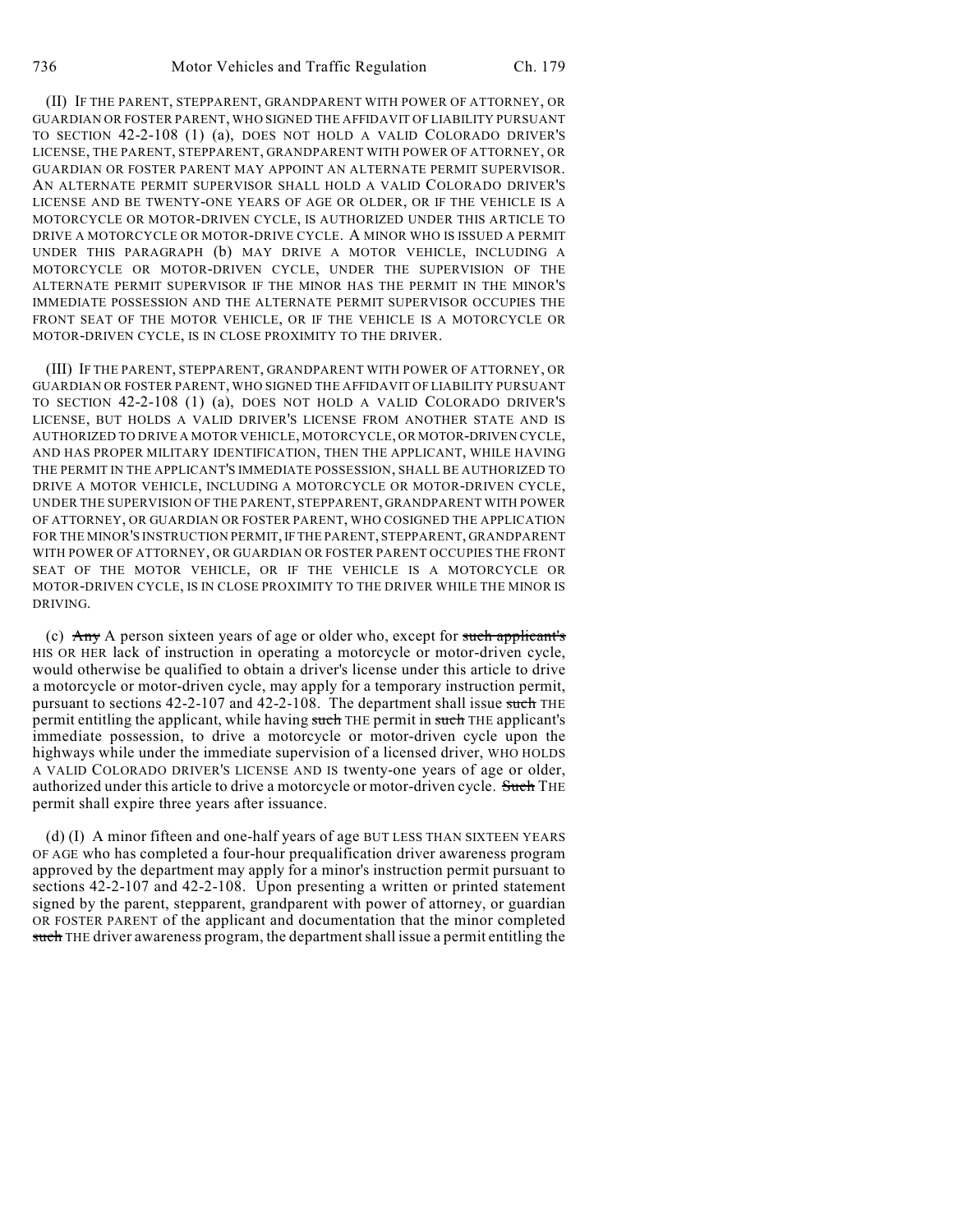applicant, while having the permit in the applicant's immediate possession, to drive a motor vehicle, excluding INCLUDING a motorcycle or motor-driven cycle, under the supervision of the parent, stepparent, grandparent with power of attorney, or guardian OR FOSTER PARENT, who cosigned the application for the minor's instruction permit, if such THE parent, stepparent, grandparent with power of attorney, or guardian OR FOSTER PARENT holds a valid COLORADO driver's license Such AND OCCUPIES THE FRONT SEAT OF THE MOTOR VEHICLE, OR IF THE VEHICLE IS A MOTORCYCLE OR MOTOR-DRIVEN CYCLE, IS AUTHORIZED UNDER THIS ARTICLE TO DRIVE A MOTORCYCLE OR MOTOR-DRIVEN CYCLE AND IS IN CLOSE PROXIMITY TO THE DRIVER WHILE HE OR SHE IS DRIVING. IN ADDITION, THE PARENT, STEPPARENT, GRANDPARENT WITH POWER OF ATTORNEY, OR GUARDIAN OR FOSTER PARENT, WHO IS AUTHORIZED PURSUANT TO THIS SECTION TO SUPERVISE THE MINOR DRIVER WHILE THE MINOR IS DRIVING, MAY ALLOW THE MINOR, WHILE HAVING THE PERMIT IN THE APPLICANT'S IMMEDIATE POSSESSION, TO DRIVE WITH AN INDIVIDUAL WHO HOLDS A VALID DRIVER'S LICENSE AND IS TWENTY-ONE YEARS OF AGE OR OLDER FOR ADDITIONAL DRIVING EXPERIENCE, BUT SUCH ADDITIONAL DRIVING EXPERIENCE SHALL NOT COUNT TOWARD THE REQUIREMENT ESTABLISHED IN SECTION 42-2-104. THE permit shall expire three years after issuance.

(II) IF THE PARENT, STEPPARENT, GRANDPARENT WITH POWER OF ATTORNEY, OR GUARDIAN OR FOSTER PARENT, WHO SIGNED THE AFFIDAVIT OF LIABILITY PURSUANT TO SECTION 42-2-108 (1) (a), DOES NOT HOLD A VALID COLORADO DRIVER'S LICENSE, THE PARENT, STEPPARENT, GRANDPARENT WITH POWER OF ATTORNEY, OR GUARDIAN OR FOSTER PARENT MAY APPOINT AN ALTERNATE PERMIT SUPERVISOR. AN ALTERNATE PERMIT SUPERVISOR SHALL HOLD A VALID COLORADO DRIVER'S LICENSE AND BE TWENTY-ONE YEARS OF AGE OR OLDER, OR IF THE VEHICLE IS A MOTORCYCLE OR MOTOR-DRIVEN CYCLE, IS AUTHORIZED UNDER THIS ARTICLE TO DRIVE A MOTORCYCLE OR MOTOR-DRIVEN CYCLE. A MINOR WHO IS ISSUED A PERMIT UNDER THIS PARAGRAPH (d) MAY DRIVE A MOTOR VEHICLE, INCLUDING A MOTORCYCLE OR MOTOR-DRIVEN CYCLE, UNDER THE SUPERVISION OF THE ALTERNATE PERMIT SUPERVISOR IF THE MINOR HAS THE PERMIT IN THE MINOR'S IMMEDIATE POSSESSION AND THE ALTERNATE PERMIT SUPERVISOR OCCUPIES THE FRONT SEAT OF THE MOTOR VEHICLE, OR IF THE VEHICLE IS A MOTORCYCLE OR MOTOR-DRIVEN CYCLE, IS IN CLOSE PROXIMITY TO THE DRIVER.

(III) IF THE PARENT, STEPPARENT, GRANDPARENT WITH POWER OF ATTORNEY, OR GUARDIAN OR FOSTER PARENT, WHO SIGNED THE AFFIDAVIT OF LIABILITY PURSUANT TO SECTION 42-2-108 (1) (a), DOES NOT HOLD A VALID COLORADO DRIVER'S LICENSE, BUT HOLDS A VALID DRIVER'S LICENSE FROM ANOTHER STATE AND IS AUTHORIZED TO DRIVE A MOTOR VEHICLE, MOTORCYCLE, OR MOTOR-DRIVEN CYCLE, AND HAS PROPER MILITARY IDENTIFICATION, THEN THE APPLICANT, WHILE HAVING THE PERMIT IN THE APPLICANT'S IMMEDIATE POSSESSION, SHALL BE AUTHORIZED TO DRIVE A MOTOR VEHICLE, INCLUDING A MOTORCYCLE OR MOTOR-DRIVEN CYCLE, UNDER THE SUPERVISION OF THE PARENT, STEPPARENT, GRANDPARENT WITH POWER OF ATTORNEY, OR GUARDIAN OR FOSTER PARENT, WHO COSIGNED THE APPLICATION FOR THE MINOR'S INSTRUCTION PERMIT, IF THE PARENT, STEPPARENT, GRANDPARENT WITH POWER OF ATTORNEY, OR GUARDIAN OR FOSTER PARENT OCCUPIES THE FRONT SEAT OF THE MOTOR VEHICLE, OR IF THE VEHICLE IS A MOTORCYCLE OR MOTOR-DRIVEN CYCLE, IS IN CLOSE PROXIMITY TO THE DRIVER WHILE THE MINOR IS DRIVING.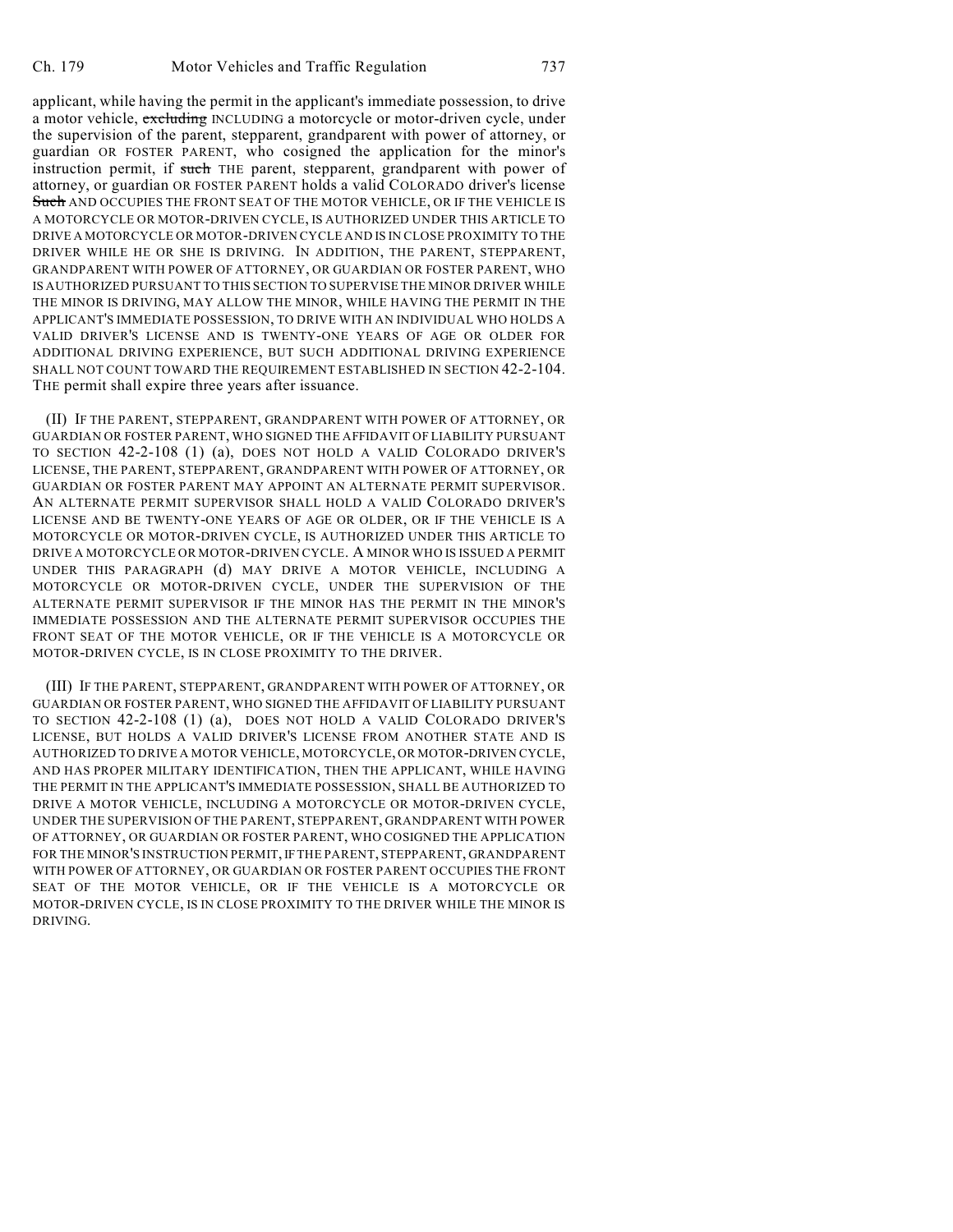## **SECTION 3.** 42-2-108 (1) (a), Colorado Revised Statutes, is amended to read:

**42-2-108. Application of minors - repeal.** (1) (a) The application of any person under the age of eighteen years OF AGE for an instruction permit or minor driver's license shall be accompanied by an affidavit of liability signed and verified by the father, mother PARENT, stepparent, or grandparent with power of attorney, of the applicant, or, in the event neither parent is living, by the person or guardian, having proof of legal custody of such minor, by a stepparent, or by the spouse of the applicant if the spouse is eighteen years of age or older, or, in the event there is no such person, guardian, or spouse,  $\frac{1}{2}$  by any other responsible adult who is willing to assume the obligation imposed under this article upon an adult signing the affidavit of liability for a minor. When  $\frac{1}{\text{any}}$  such AN applicant has been made a ward of any court in the state for any reason and has been placed in a foster home, the foster parents or parent may sign the affidavit of liability for such THE minor. If the parent or the foster parent if the minor is in the care of a foster parent, is unwilling or unable to sign the affidavit of liability, a guardian ad litem, a designated official of the county department of social services having custody of such THE applicant, or a designated official of the division of youth corrections in the department of human services having custody of such THE applicant may sign the application for an instruction permit without signing the affidavit of liability for such THE minor if the requirements of paragraph (b) of this subsection (1) are met; except that, prior to signing the application for an instruction permit, the guardian ad litem or other designated official shall notify the court of his or her intent to sign the application, and except that, the guardian ad litem or designated official shall not sign the application for an instruction permit for a minor who is placed in a foster care home and who is under seventeen and one-half years of age without first obtaining the consent of the foster parent. If the minor is seventeen and one-half years of age or older and is in the care of a foster parent, in order to prepare the minor for emancipation from foster care and to assist the minor in obtaining important life skills, the guardian ad litem or designated official shall consult with the foster parent of such THE minor about the opportunity for such THE minor to learn driving skills under the restrictions provided in paragraph (b) of this subsection (1) prior to signing an application for an instruction permit. The guardian ad litem or designated official shall solicit the opinion of the minor's foster parent if the minor is in foster care, concerning the minor's ability to exercise good judgment and make decisions as well as the minor's overall capacity to drive. When any A minor to whom an instruction permit or minor driver's license has been issued is required to appear before the department for a hearing pursuant to any provision of this article, such THE minor shall be accompanied by the person who signed the affidavit of liability for such THE minor or by the guardian ad litem or designated official who signed the application for an instruction permit for such THE minor. If such THE person WHO SIGNED THE MINOR'S AFFIDAVIT OF LIABILITY OR APPLICATION FOR AN INSTRUCTION PERMIT is unable to attend the hearing, such person HE OR SHE shall submit to the department a verified signed statement certifying under oath that such person HE OR SHE is aware of the purpose of the hearing but cannot attend.

**SECTION 4. Effective date.** This act shall take effect July 1, 2006.